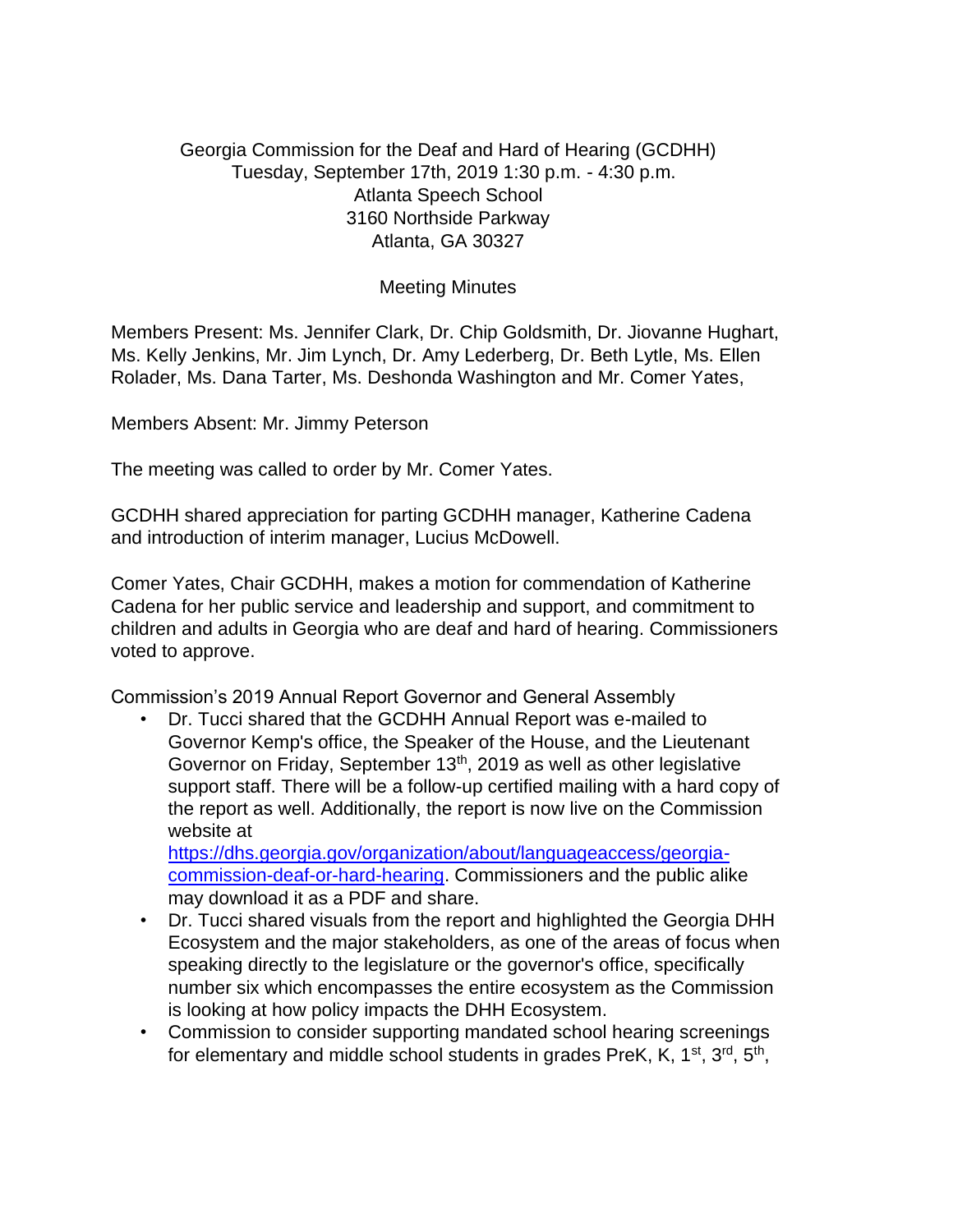and 8th grades. Next steps: Commissioners will complete research on the implications of such a mandate before any additional steps are taken.

Georgia's Lighthouse Foundations: Sound Waves Pediatric Hearing Aid Program Update

- Dr. Tucci shared updated media/marketing plan for Sound Waves the Public Service Commission approved an additional \$20,000 to be able to support Soundwaves marketing. Lighthouse (Soudwaves) team created rack cards, flyers, posters in English and Spanish and they are working on a distribution plan for print copy materials through school audiologists, pediatrician offices, early intervention providers, and general audiology offices. Facebook and Twitter…social media presence increasing. Newly branded social media accounts are listed under Soundwaves not Georgia Lighthouse. The application is now fully online and in English and Spanish.
- Dr. Tucci shared that to meet the maximum of allowable clients (120 pediatric client per contract year), the Lighthouse needs to consider the school age population and a partnership with GaDOE.
- Issues around reimbursement for audiologists were discussed…\$2,400 for 36 months of follow-up care (\$800 a year). That is less than what they would probably be reimbursed if they were using a private insurance reimbursement scale. However, it is aligned with what they would be reimbursed if they were working with Medicaid recipients. Additional concerns regarding Medicaid approval periods were discussed. However, no actual data for Medicaid approval times and the number of children who are DHH
- Commissioner Washington asked if the Soundwaves program works directly with pediatric audiology referrals regarding specific prescriptions for hearing aids. Dr. Tucci's shared that the Lighthouse (Soundwaves) team negotiates with each manufacturer to come up with a cost per device that is comparable to what a private audiologist would pay, whatever is on that available device list is what the audiologist can choose from. There are cases in which they have made exceptions for particular devices based on the individual need of the child.
- Additional discussions related to (1) Medicaid application processing time, (2) access to diagnostic exams (i.e., Auditory Brainstem Response, ABR) and teletherapy, (3) early and accurate identification and appropriate services, and (4) OCGA 30-1-5 legislative one-pager.
- State does not have the professional capacity to serve the current family/child demand while meeting best practice timelines. The state does not have the infrastructure to serve the entire DHH population and to serve them on the timelines that we know support the best outcomes (linguistic and academic).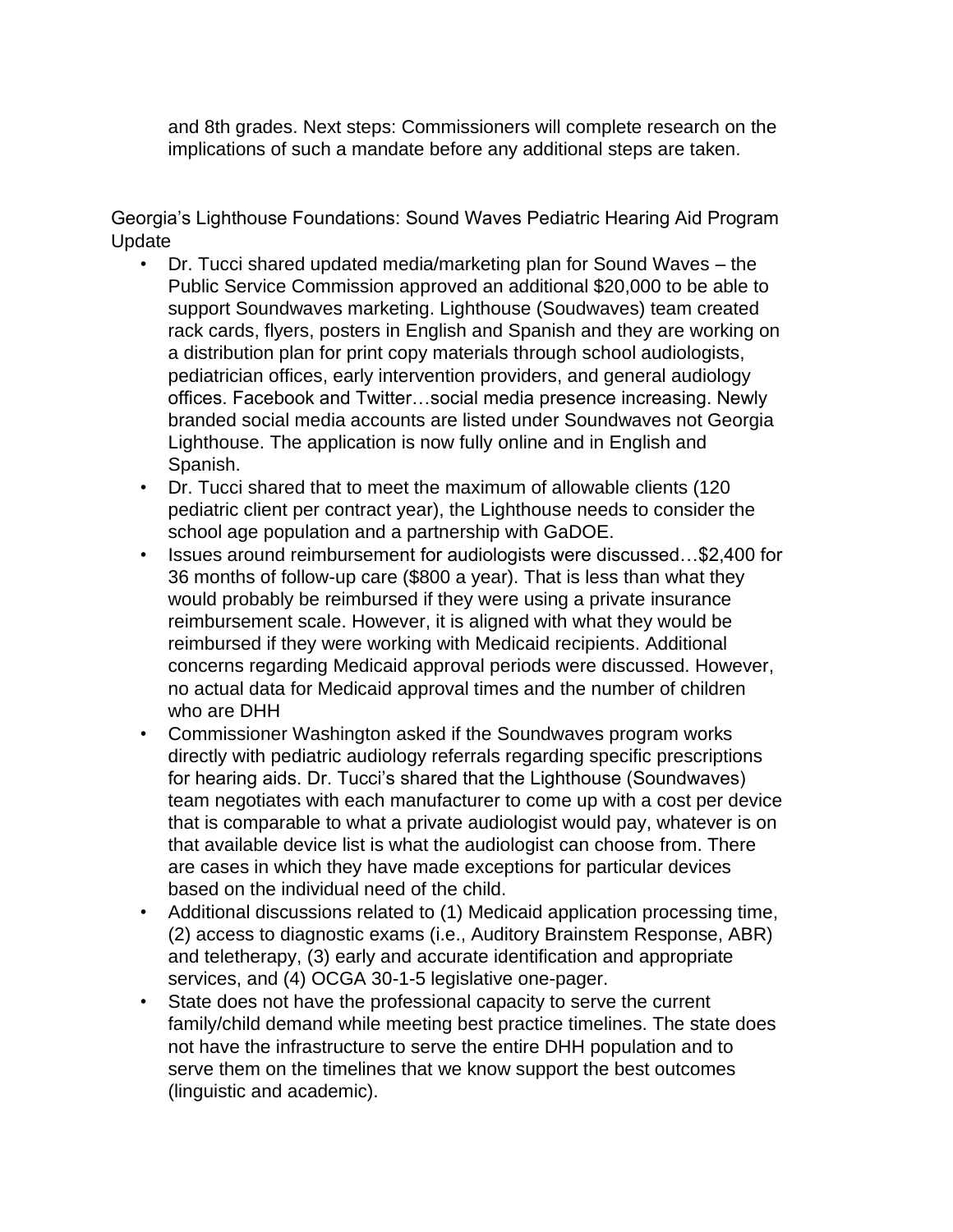Commissioner Jenkins shared she met with Dr. Carl White (one of the people behind newborn hearing screening across the States; he currently works with the CDC.) Dr. White encouraged showing the numbers of the DHH children the state is losing at each transaction in the DHH Ecosystem, not only the percentages. He also encouraged building executive communications so that people who can make change in the legislature can understand and act upon the executive dashboard from the Annual Report. Dr. Tucci shared the Ecosystem Funnel graphic and Commissioner Jenkins, Dr. Brand Culpepper explained the difficulty in accurate reporting but also the differences in reporting to the CDC versus HRSA. Additional discussions regarding initial enrollment into early intervention versus ongoing services were led by Commissioner Washington and Dr. Tucci. Topics included public versus private services and required reporting, lack of hard numbers/data much of the current Early Intervention service data is anecdotal.

Discussions related to Commission funding as well as Georgia PINES funding was led by Commissioner Rolader and Dr. Tucci. These are just the four things we've elevated: (1) looking at funding for the commission, (2) having the legislators consider legislation around mandating school hearing screenings, (3) supporting the commission and the Department of Public Health around compliance with reporting windows, and (4) funding for Georgia PINES, because they are the only DHH specific free statewide early intervention provider in Georgia.

OCGA 30-1-5 Stakeholder Advisory Committee Update

- Dr. Tucci shared that there are four deliverables in the legislation, two active work groups around the first two deliverables: (1) the language milestones deliverable and (2) the assessment deliverable. The Advisory Committee is creating a document language milestones birth to eight years of age for American Sign Language (ASL), spoken English, and home language, we'll focus on Spanish first. We have a completed draft of the milestones for spoken English, a partially completed draft of the mile tones for ASL. We'll use those drafts to generate the home language draft.
- The other two deliverables, one is a parent and professional resource website.

Dr. Jessica Bergeron, Dr. Melanie Carter, and Dr. Monica Patterson of the Georgia Mobile Audiology Program shared the following updates:

• We've been doing kind of a road show tour of all of the rural areas of Georgia to talk specifically and ask about what's happening in your community, what do you need from us, what are things that you might need to let us know.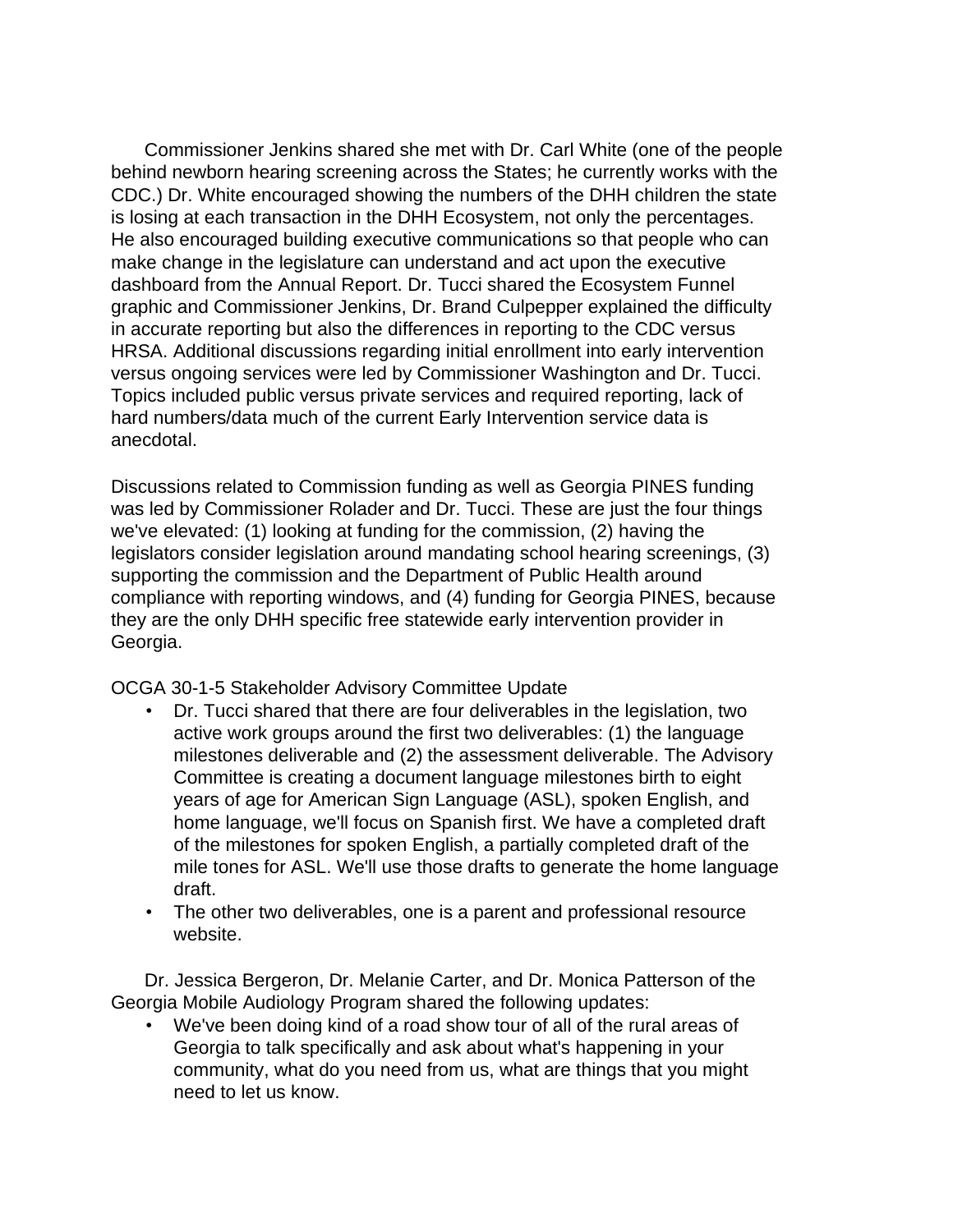- Two focus areas are (1) very high need areas in Georgia, particularly in rural counties (including access to nonsedated ABR exams) and (2) school hearing screenings.
- ABRs age cut off is typically four months for a lot of hospitals and private practices, because the way the appointment works is parent brings in child, you need this child to be able to sleep soundly so the audiologist can read these wave forms on a computer. There are many challenges getting children diagnosed before three months. The test can be done in at offsite locations, so the machine itself is portable. That is one of probably the lowest hanging fruit in terms of the dashboard you saw, where it's like 32% that if we can get these kids diagnosed, then there's a huge opportunity to lower that loss to follow up, and get the number of kids diagnosed by three months pretty quickly if Dr. Carter can get out there and get that diagnostic exam done before four months, some of the kids waiting right now for a diagnostic ABR are too old. They still have to go get that sedated ABR at the hospital.
- Commissioner Lederberg asked about a partnership with the agency that collects data re: ABR completion, Early Hearing Detection and Intervention (EHDI). We're already working on the MOUs we need in order to get use much space so Melanie can go there and do the diagnostic. Dr. Bergeron and Dr. Culpepper shared that they are working on a formal collaboration.
- Commissioner Lynch asked about rural scheduling: Dr. Bergeron shared that they are working on a website and online scheduling. The family engagement coordinator, Mrs. Stormey Cone, lives in South GA and understands the unique needs of rural communities.
- Dr. Bergeron shared information related to school systems implementing school hearing screenings. One-third of the school districts in Georgia do mass hearing screenings. Right now, we have a wait to fail model. Children have to be screened if they get referred to special education which means they are already showing areas of challenge in school. So that's when we're screening kids and the other time where they have to be screened is if they get referred for disciplinary -- if they get suspended or expelled from school. A big part of what we're going to do with Dr. Patterson, the other audiologist is work on helping set up mass hearing screenings programs. We are creating a starter kit, a school district starter kit for mass hearing screenings.
- Dr. Paterson is also building awareness around utilizing the SENDSS, the surveillance system that Dr. Culpepper manages. A lot of the rural counties aren't using it or not using it regularly or they might have somebody who uses it that's not always there, so making sure they have that information so they are reporting to the surveillance system.
- Dr. Bergeron shred that The Georgia Pediatric Audiology Network (GPAN) for all Georgia pediatric audiologists to have a platform to talk to